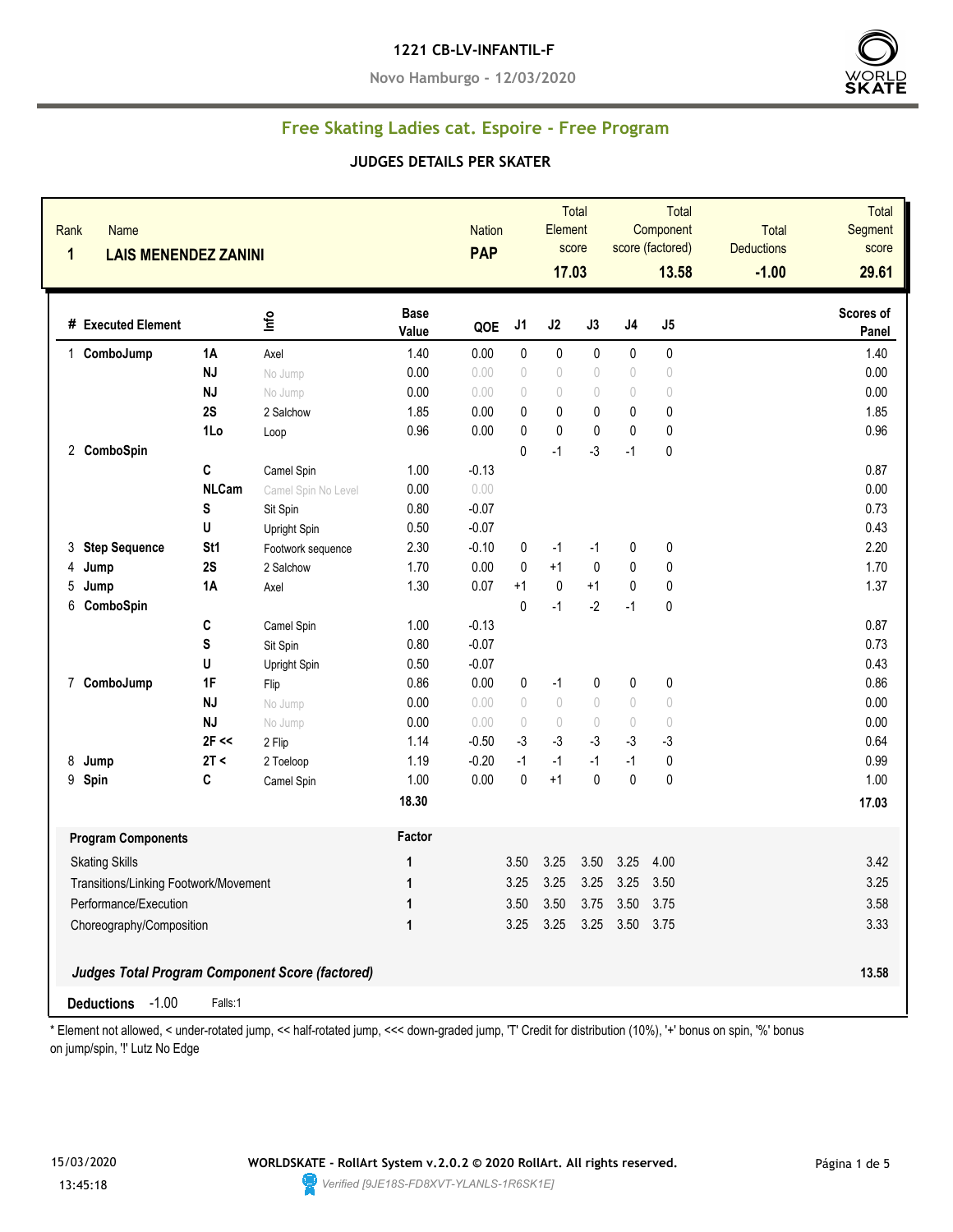#### **JUDGES DETAILS PER SKATER**

| <b>Event Manager</b> | <b>CAMILA BECKER</b> | <b>Specialist</b> | GABRYELLA ALBUQUERQUE |
|----------------------|----------------------|-------------------|-----------------------|
| Data Operator        | RAFAELA SCHERER      | <b>Assistant</b>  | ANA PAOLA LOEBLEIN    |
| <b>Controller</b>    | CAMILA HOEPERS       | Referee           | <b>CAMILA HOEPERS</b> |
| Judge 1              | STEFANY KWIATKOWSKI  | Judge 2           | ANDRESSA RECKZIEGEL   |
| Judge 3              | SOFIA BATISTA        | Judge 4           | DIOGO SILVA           |
| Judge 5              | EDUARDO HIERRO       |                   |                       |

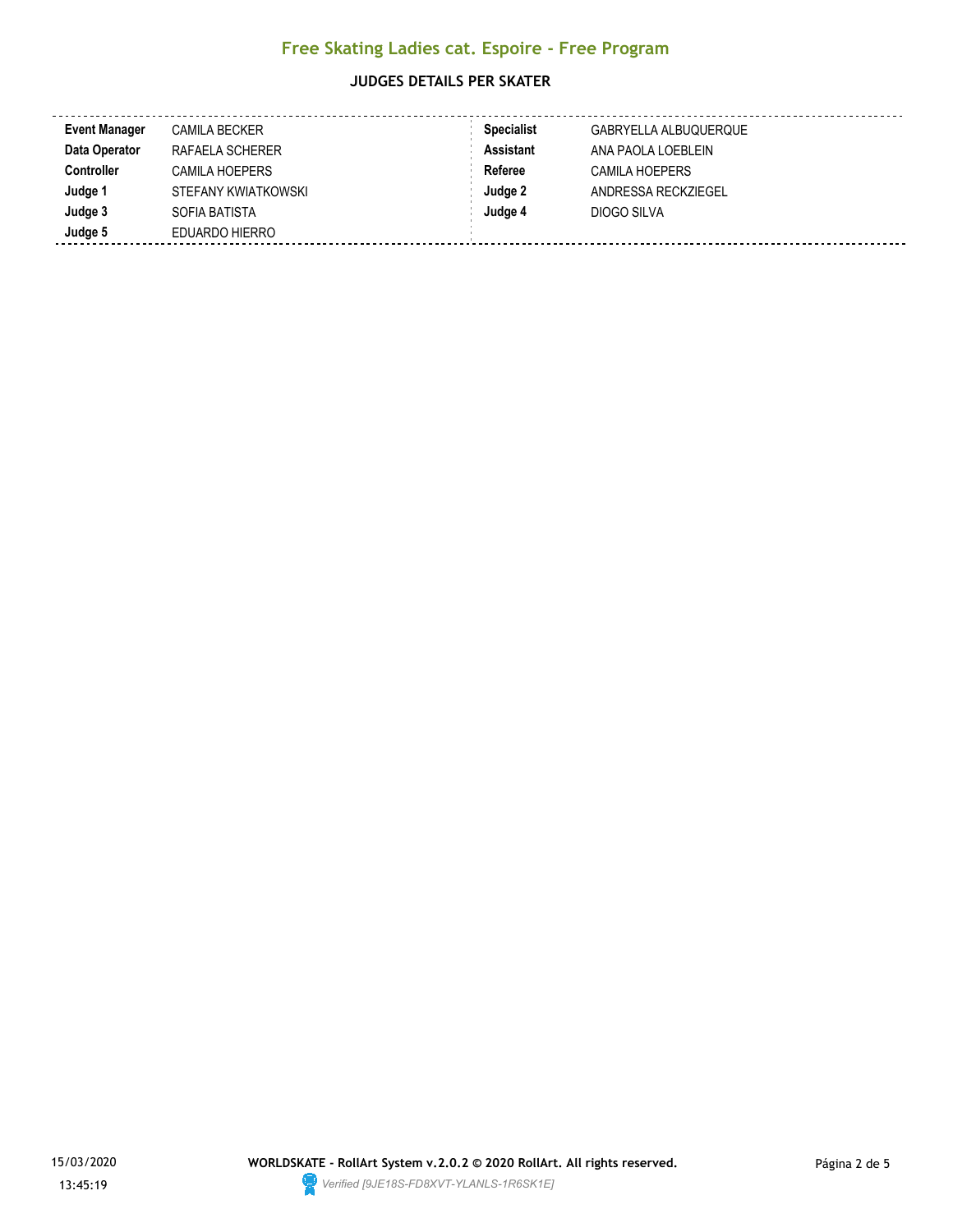# **Free Skating Ladies cat. Espoire - Free Program**

## **JUDGES DETAILS PER SKATER**

| Rank<br><b>Name</b><br>$\overline{2}$<br><b>CAROLINA COSTA LEINDECKER</b> |                 |                                                        | <b>Nation</b><br><b>CCP</b> |         | Total<br>Element<br>score<br>16.77 |                                  | Total<br>Component<br>score (factored)<br>13.42 |           | <b>Total</b><br><b>Deductions</b><br>$-2.00$ | <b>Total</b><br><b>Segment</b><br>score<br>28.19 |                    |
|---------------------------------------------------------------------------|-----------------|--------------------------------------------------------|-----------------------------|---------|------------------------------------|----------------------------------|-------------------------------------------------|-----------|----------------------------------------------|--------------------------------------------------|--------------------|
| # Executed Element                                                        |                 | ۴ů                                                     | <b>Base</b><br>Value        | QOE     | J1                                 | J2                               | J3                                              | J4        | J5                                           |                                                  | Scores of<br>Panel |
| 1 Jump                                                                    | <b>1A</b>       | Axel                                                   | 1.30                        | 0.13    | $+1$                               | $+1$                             | $+1$                                            | 0         | 0                                            |                                                  | 1.43               |
| 2 ComboJump                                                               | 1A              | Axel                                                   | 1.40                        | 0.00    | $\mathbf 0$                        | $\mathbf 0$                      | $\mathbf{0}$                                    | 0         | 0                                            |                                                  | 1.40               |
|                                                                           | <b>NJ</b>       | No Jump                                                | 0.00                        | 0.00    | 0                                  | $\begin{array}{c} \n\end{array}$ | $\sqrt{ }$                                      | 0         | $\begin{array}{c} \n\end{array}$             |                                                  | 0.00               |
|                                                                           | 2S              | 2 Salchow                                              | 1.85                        | 0.00    | 0                                  | 0                                | 0                                               | 0         | 0                                            |                                                  | 1.85               |
|                                                                           | 1Lo             | Loop                                                   | 0.96                        | 0.00    | 0                                  | $\pmb{0}$                        | $\pmb{0}$                                       | $\pmb{0}$ | $\pmb{0}$                                    |                                                  | 0.96               |
| 3<br>Jump                                                                 | $2F \ll$        | 2 Flip                                                 | 1.00                        | $-0.40$ | $-2$                               | $-2$                             | $-2$                                            | $-2$      | $-2$                                         |                                                  | 0.60               |
| Jump<br>4                                                                 | 1Lo             | Loop                                                   | 0.90                        | 0.03    | $\mathbf 0$                        | $+1$                             | $+1$                                            | 0         | $\pmb{0}$                                    |                                                  | 0.93               |
| 5 ComboSpin                                                               |                 |                                                        |                             |         | $-1$                               | $-1$                             | $\pmb{0}$                                       | 0         | $\pmb{0}$                                    |                                                  |                    |
|                                                                           | $\mathbf{C}$    | Camel Spin                                             | 1.00                        | $-0.07$ |                                    |                                  |                                                 |           |                                              |                                                  | 0.93               |
|                                                                           | S               | Sit Spin                                               | 0.80                        | $-0.03$ |                                    |                                  |                                                 |           |                                              |                                                  | 0.77               |
|                                                                           | U               | Upright Spin                                           | 0.75%                       | $-0.03$ |                                    |                                  |                                                 |           |                                              |                                                  | 0.72               |
| Jump<br>6                                                                 | 2T <            | 2 Toeloop                                              | 1.19                        | $-0.40$ | -3                                 | $-3$                             | $-3$                                            | $-3$      | $-3$                                         |                                                  | 0.79               |
| $\overline{7}$<br>Jump                                                    | 1F              | Flip                                                   | 0.80                        | 0.00    | $-1$                               | $+1$                             | $\pmb{0}$                                       | $\pmb{0}$ | $\pmb{0}$                                    |                                                  | 0.80               |
| <b>Step Sequence</b><br>8                                                 | St <sub>1</sub> | Footwork sequence                                      | 2.30                        | 0.00    | 0                                  | $-1$                             | $\pmb{0}$                                       | $\pmb{0}$ | $\pmb{0}$                                    |                                                  | 2.30               |
| 9 ComboSpin                                                               |                 |                                                        |                             |         | $-1$                               | $-2$                             | $\mathbf 0$                                     | $-2$      | $-1$                                         |                                                  |                    |
|                                                                           | C               | Camel Spin                                             | 1.00                        | $-0.27$ |                                    |                                  |                                                 |           |                                              |                                                  | 0.73               |
|                                                                           | C               | Camel Spin                                             | 1.00                        | $-0.27$ |                                    |                                  |                                                 |           |                                              |                                                  | 0.73               |
|                                                                           | U               | Upright Spin                                           | 0.50                        | $-0.13$ |                                    |                                  |                                                 |           |                                              |                                                  | 0.37               |
|                                                                           | S               | Sit Spin                                               | 0.80                        | $-0.13$ |                                    |                                  |                                                 |           |                                              |                                                  | 0.67               |
| 10 Jump                                                                   | 2S <            | 2 Salchow                                              | 1.19                        | $-0.40$ | $-3$                               | $-3$                             | $-3$                                            | $-3$      | $-3$                                         |                                                  | 0.79               |
| 11 Spin                                                                   | <b>NLCam</b>    | Camel Spin No Level                                    | 0.00                        | 0.00    | $\bigcirc$                         | $\bigcirc$                       | $ ^{\prime}$                                    | $-1$      | $\begin{array}{c} \n\end{array}$             |                                                  | 0.00               |
|                                                                           |                 |                                                        | 18.74                       |         |                                    |                                  |                                                 |           |                                              |                                                  | 16.77              |
| <b>Program Components</b>                                                 |                 |                                                        | Factor                      |         |                                    |                                  |                                                 |           |                                              |                                                  |                    |
| <b>Skating Skills</b>                                                     |                 |                                                        | 1                           |         | 3.25                               | 4.00                             | 3.25                                            | 3.00      | 3.75                                         |                                                  | 3.42               |
| Transitions/Linking Footwork/Movement                                     |                 |                                                        | $\mathbf{1}$                |         | 3.00                               | 3.25                             | 3.75                                            | 2.75      | 3.50                                         |                                                  | 3.25               |
| Performance/Execution                                                     |                 | $\mathbf{1}$                                           |                             | 3.00    | 3.50                               | 3.50                             | 3.25                                            | 3.25      |                                              | 3.33                                             |                    |
| Choreography/Composition                                                  |                 | $\mathbf{1}$                                           |                             | 2.50    | 3.50                               | 4.00                             | 3.00                                            | 3.75      |                                              | 3.42                                             |                    |
|                                                                           |                 |                                                        |                             |         |                                    |                                  |                                                 |           |                                              |                                                  |                    |
|                                                                           |                 | <b>Judges Total Program Component Score (factored)</b> |                             |         |                                    |                                  |                                                 |           |                                              |                                                  | 13.42              |
| <b>Deductions</b><br>$-2.00$                                              | Falls:2         |                                                        |                             |         |                                    |                                  |                                                 |           |                                              |                                                  |                    |

\* Element not allowed, < under-rotated jump, << half-rotated jump, <<< down-graded jump, 'T' Credit for distribution (10%), '+' bonus on spin, '%' bonus on jump/spin, '!' Lutz No Edge

| <b>Event Manager</b> | <b>CAMILA BECKER</b>  | <b>Specialist</b> | GABRYELLA ALBUQUERQUE |
|----------------------|-----------------------|-------------------|-----------------------|
| Data Operator        | RAFAELA SCHERER       | <b>Assistant</b>  | ANA PAOLA LOEBLEIN    |
| <b>Controller</b>    | <b>CAMILA HOEPERS</b> | Referee           | <b>CAMILA HOEPERS</b> |
| Judge 1              | STEFANY KWIATKOWSKI   | Judge 2           | ANDRESSA RECKZIEGEL   |
| Judge 3              | SOFIA BATISTA         | Judge 4           | DIOGO SILVA           |
| Judge 5              | EDUARDO HIERRO        |                   |                       |

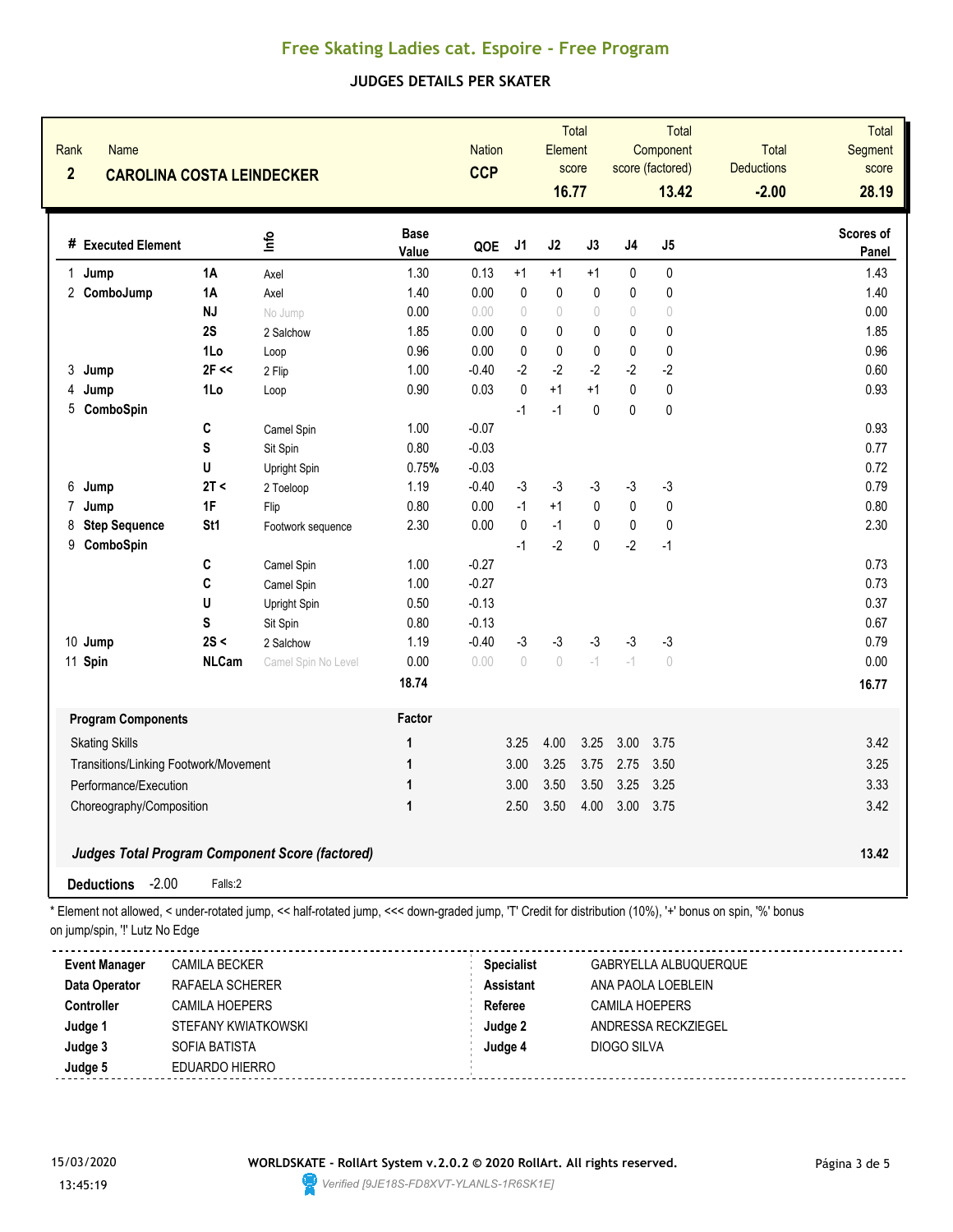# **Free Skating Ladies cat. Espoire - Free Program**

## **JUDGES DETAILS PER SKATER**

| Rank<br><b>Name</b><br>$\overline{\mathbf{3}}$<br><b>MELISSA ALVES PASSARELLI</b>                                                                                                          |                 |                       |                      | <b>Nation</b><br><b>PAP</b>           |                                  | <b>Element</b><br>11.62          | Total<br>score |                                             | <b>Total</b><br>Component<br>score (factored)<br>14.42 | <b>Total</b><br><b>Deductions</b><br>0.00 | <b>Total</b><br>Segment<br>score<br>26.04 |
|--------------------------------------------------------------------------------------------------------------------------------------------------------------------------------------------|-----------------|-----------------------|----------------------|---------------------------------------|----------------------------------|----------------------------------|----------------|---------------------------------------------|--------------------------------------------------------|-------------------------------------------|-------------------------------------------|
| # Executed Element                                                                                                                                                                         |                 | lnfo                  | <b>Base</b><br>Value | QOE                                   | J1                               | J2                               | J3             | J4                                          | J5                                                     |                                           | Scores of<br>Panel                        |
| Jump<br>1                                                                                                                                                                                  | <b>1A</b>       | Axel                  | 1.30                 | 0.13                                  | $+1$                             | $+1$                             | $+1$           | 0                                           | 0                                                      |                                           | 1.43                                      |
| 2<br>Jump                                                                                                                                                                                  | 2T <<           | 2 Toeloop             | 0.85                 | $-0.30$                               | $-2$                             | $-2$                             | $-2$           | $-2$                                        | -1                                                     |                                           | 0.55                                      |
| 3<br>ComboJump                                                                                                                                                                             | 1Lz             | Lutz                  | 0.96                 | 0.00                                  | $\mathbf{0}$                     | $\pmb{0}$                        | $\mathbf 0$    | 0                                           | $\pmb{0}$                                              |                                           | 0.96                                      |
|                                                                                                                                                                                            | <b>NJ</b>       | No Jump               | 0.00                 | 0.00                                  | $\begin{array}{c} \n\end{array}$ | $\begin{array}{c} \n\end{array}$ | $\sqrt{ }$     | $\begin{array}{c} \n\end{array}$            | $\bigcirc$                                             |                                           | 0.00                                      |
|                                                                                                                                                                                            | 2S <            | 2 Salchow             | 1.30                 | $-0.33$                               | $-3$                             | $-2$                             | $-3$           | $-2$                                        | $-1$                                                   |                                           | 0.97                                      |
| Spin<br>4                                                                                                                                                                                  | <b>NLCam</b>    | Camel Spin No Level   | 0.00                 | 0.00                                  | $\bigcap$                        | $\begin{array}{c} \n\end{array}$ | $-1$           | $-1$                                        | $-1$                                                   |                                           | 0.00                                      |
| <b>Step Sequence</b><br>5                                                                                                                                                                  | St <sub>1</sub> | Footwork sequence     | 2.30                 | 0.00                                  | $\mathbf{0}$                     | $\mathbf{0}$                     | $\mathbf 0$    | 0                                           | 0                                                      |                                           | 2.30                                      |
| 6<br>ComboJump                                                                                                                                                                             | 1A              | Axel                  | 1.40                 | 0.00                                  | $\mathbf 0$                      | $+1$                             | 0              | 0                                           | 0                                                      |                                           | 1.40                                      |
|                                                                                                                                                                                            | $2T \ll$        | 2 Toeloop             | 0.93                 | $-0.30$                               | $-2$                             | $-1$                             | $-2$           | $-2$                                        | $-2$                                                   |                                           | 0.63                                      |
|                                                                                                                                                                                            | $1Th \ll$       | Thoren                | 0.48                 | $-0.20$                               | $-2$                             | $-1$                             | $-2$           | $-3$                                        | $-2$                                                   |                                           | 0.28                                      |
| ComboSpin<br>7                                                                                                                                                                             |                 |                       |                      |                                       | $-1$                             | $-1$                             | $-1$           | $-1$                                        | $\pmb{0}$                                              |                                           |                                           |
|                                                                                                                                                                                            | C               | Camel Spin            | $1.00*$              |                                       |                                  |                                  |                |                                             |                                                        |                                           |                                           |
|                                                                                                                                                                                            | <b>NLCam</b>    | Camel Spin No Level   | $0.00*$              |                                       |                                  |                                  |                |                                             |                                                        |                                           |                                           |
| 8<br>Jump                                                                                                                                                                                  | $1\mathsf{L}z$  | Lutz                  | 0.90                 | 0.03                                  | $+1$                             | $+1$                             | $\mathbf 0$    | 0                                           | $\pmb{0}$                                              |                                           | 0.93                                      |
| 9<br>Jump                                                                                                                                                                                  | 1Lo             | Loop                  | 0.90                 | 0.07                                  | $+1$                             | $+1$                             | $+1$           | $\pmb{0}$                                   | $\pmb{0}$                                              |                                           | 0.97                                      |
| 10 ComboSpin                                                                                                                                                                               |                 |                       |                      |                                       | $-1$                             | $-1$                             | $\mathbf{0}$   | $-2$                                        | $-1$                                                   |                                           |                                           |
|                                                                                                                                                                                            | C               | Camel Spin            | 1.00                 | $-0.20$                               |                                  |                                  |                |                                             |                                                        |                                           | 0.80                                      |
|                                                                                                                                                                                            | <b>NLSit</b>    | Sit Spin No Level     | 0.00                 | 0.00                                  |                                  |                                  |                |                                             |                                                        |                                           | 0.00                                      |
|                                                                                                                                                                                            | <b>NLUpr</b>    | Upright Spin No level | 0.00                 | 0.00                                  |                                  |                                  |                |                                             |                                                        |                                           | 0.00                                      |
|                                                                                                                                                                                            | U               | Upright Spin          | 0.50                 | $-0.10$                               |                                  |                                  |                |                                             |                                                        |                                           | 0.40                                      |
|                                                                                                                                                                                            |                 |                       | 12.82                |                                       |                                  |                                  |                |                                             |                                                        |                                           | 11.62                                     |
| <b>Program Components</b>                                                                                                                                                                  |                 |                       | Factor               |                                       |                                  |                                  |                |                                             |                                                        |                                           |                                           |
| <b>Skating Skills</b>                                                                                                                                                                      |                 |                       | 1                    |                                       | 4.25                             | 4.00                             | 4.00           | 3.50                                        | 3.75                                                   |                                           | 3.92                                      |
| Transitions/Linking Footwork/Movement                                                                                                                                                      |                 |                       | 1                    |                                       | 3.75                             | 3.50                             | 3.75           | 3.25                                        | 3.25                                                   |                                           | 3.50                                      |
| Performance/Execution                                                                                                                                                                      |                 |                       | 1                    |                                       | 3.50                             | 3.75                             | 3.75           | 3.25                                        | 3.50                                                   |                                           | 3.58                                      |
| Choreography/Composition                                                                                                                                                                   |                 |                       | 1                    |                                       | 3.75                             | 3.50                             | 3.00           | 3.00                                        | 3.75                                                   |                                           | 3.42                                      |
| Judges Total Program Component Score (factored)                                                                                                                                            |                 |                       |                      |                                       |                                  |                                  | 14.42          |                                             |                                                        |                                           |                                           |
| 0.00<br><b>Deductions</b>                                                                                                                                                                  |                 |                       |                      |                                       |                                  |                                  |                |                                             |                                                        |                                           |                                           |
| * Element not allowed, < under-rotated jump, << half-rotated jump, <<< down-graded jump, 'T' Credit for distribution (10%), '+' bonus on spin, '%' bonus<br>on jump/spin, "!' Lutz No Edge |                 |                       |                      |                                       |                                  |                                  |                |                                             |                                                        |                                           |                                           |
| <b>Event Manager</b><br><b>CAMILA BECKER</b><br>Data Operator<br>RAFAELA SCHERER                                                                                                           |                 |                       |                      | <b>Specialist</b><br><b>Assistant</b> |                                  |                                  |                | GABRYELLA ALBUQUERQUE<br>ANA PAOLA LOEBLEIN |                                                        |                                           |                                           |

| Data Operator | RAFAELA SCHERER     | <b>Assistant</b> | ANA PAOLA LOEBLEIN    |  |
|---------------|---------------------|------------------|-----------------------|--|
| Controller    | CAMILA HOEPERS      | Referee          | <b>CAMILA HOEPERS</b> |  |
| Judge 1       | STEFANY KWIATKOWSKI | Judge 2          | ANDRESSA RECKZIEGEL   |  |
| Judge 3       | SOFIA BATISTA       | Judge 4          | DIOGO SILVA           |  |
| Judge 5       | EDUARDO HIERRO      |                  |                       |  |